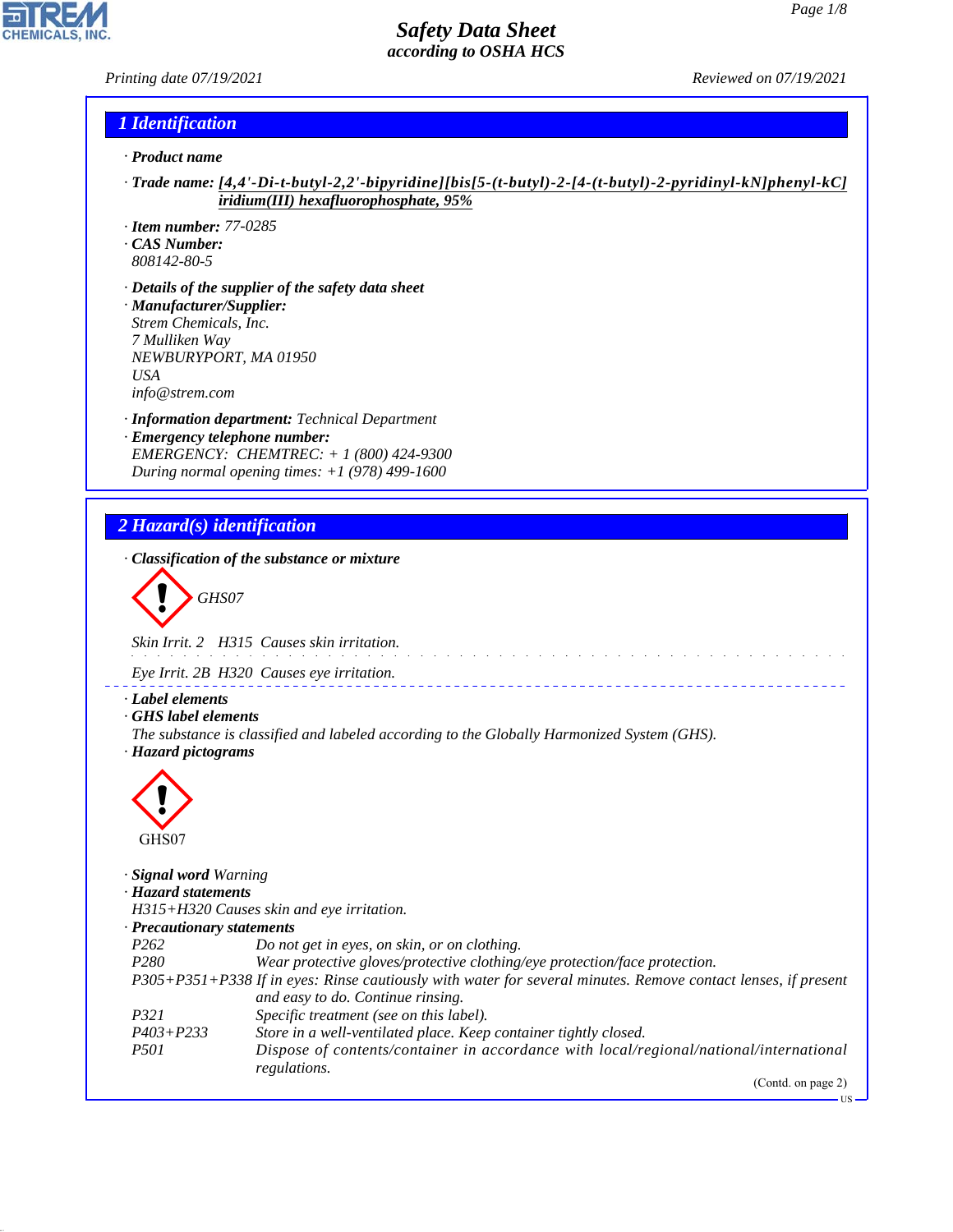*Printing date 07/19/2021 Reviewed on 07/19/2021*



#### *3 Composition/information on ingredients*

- *· Chemical characterization: Substances*
- *· CAS No. Description*

*808142-80-5 [4,4'-Bis(t-butyl)-2,2'-bipyridine][bis[5-(t-butyl)-2-[4- (t-butyl)-2-pyridinyl-kN]phenyl-kC]iridium(III) hexafluorophosphate, 95%*

### *4 First-aid measures*

- *· Description of first aid measures*
- *· General information: Immediately remove any clothing soiled by the product.*
- *· After inhalation: In case of unconsciousness place patient stably in side position for transportation.*
- *· After skin contact: Immediately wash with water and soap and rinse thoroughly.*
- *· After eye contact:*
- *Rinse opened eye for several minutes under running water. If symptoms persist, consult a doctor.*
- *· After swallowing: If symptoms persist consult doctor.*
- *· Information for doctor:*
- *· Most important symptoms and effects, both acute and delayed No further relevant information available.*
- *· Indication of any immediate medical attention and special treatment needed No further relevant information available.*

### *5 Fire-fighting measures*

- *· Extinguishing media*
- *· Suitable extinguishing agents: Use fire fighting measures that suit the environment.*
- *· Special hazards arising from the substance or mixture No further relevant information available.*
- *· Advice for firefighters*

44.1.1

*· Protective equipment: No special measures required.*

(Contd. on page 3)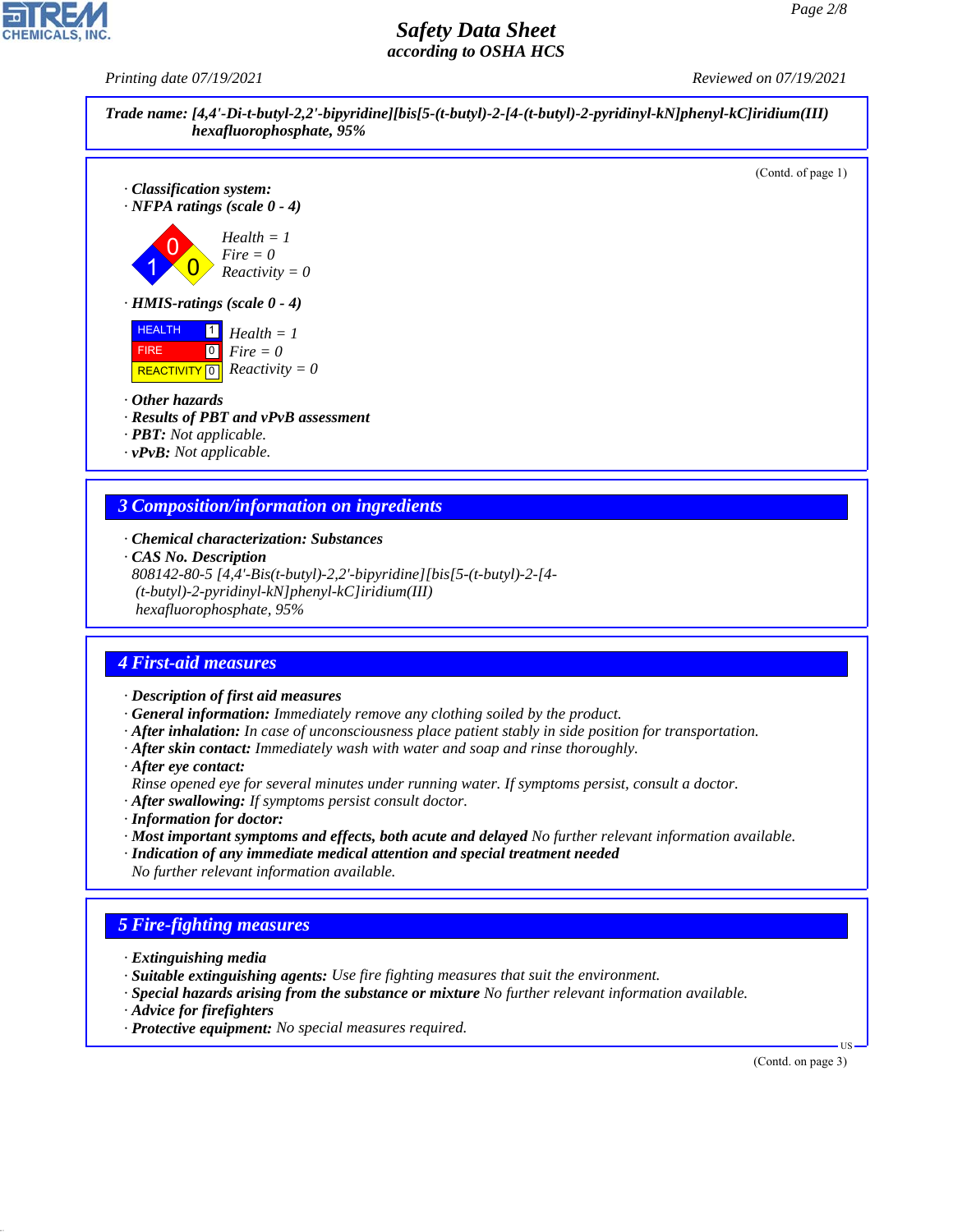*Printing date 07/19/2021 Reviewed on 07/19/2021*

*Trade name: [4,4'-Di-t-butyl-2,2'-bipyridine][bis[5-(t-butyl)-2-[4-(t-butyl)-2-pyridinyl-kN]phenyl-kC]iridium(III) hexafluorophosphate, 95%*

(Contd. of page 2)

#### *6 Accidental release measures*

- *· Personal precautions, protective equipment and emergency procedures Not required.*
- *· Environmental precautions: Do not allow to enter sewers/ surface or ground water.*
- *· Methods and material for containment and cleaning up: Dispose contaminated material as waste according to item 13.*
- 
- *· Reference to other sections*
- *See Section 7 for information on safe handling.*
- *See Section 8 for information on personal protection equipment.*
- *See Section 13 for disposal information.*
- *· Protective Action Criteria for Chemicals*

*· PAC-1:*

*Substance is not listed.*

*· PAC-2:*

*Substance is not listed.*

*· PAC-3:*

*Substance is not listed.*

#### *7 Handling and storage*

*· Handling:*

- *· Precautions for safe handling No special precautions are necessary if used correctly.*
- *· Information about protection against explosions and fires: No special measures required.*
- *· Conditions for safe storage, including any incompatibilities*

*· Storage:*

- *· Requirements to be met by storerooms and receptacles: No special requirements.*
- *· Information about storage in one common storage facility: Not required.*
- *· Further information about storage conditions: Keep receptacle tightly sealed.*
- *· Specific end use(s) No further relevant information available.*

#### *8 Exposure controls/personal protection*

- *· Additional information about design of technical systems: No further data; see item 7.*
- *· Control parameters*
- *· Components with limit values that require monitoring at the workplace: Not required.*
- *· Additional information: The lists that were valid during the creation were used as basis.*
- *· Exposure controls*

44.1.1

- *· Personal protective equipment:*
- *· General protective and hygienic measures: Keep away from foodstuffs, beverages and feed. Immediately remove all soiled and contaminated clothing. Wash hands before breaks and at the end of work. Avoid contact with the eyes and skin.*
- *· Breathing equipment: Not required.*

(Contd. on page 4)

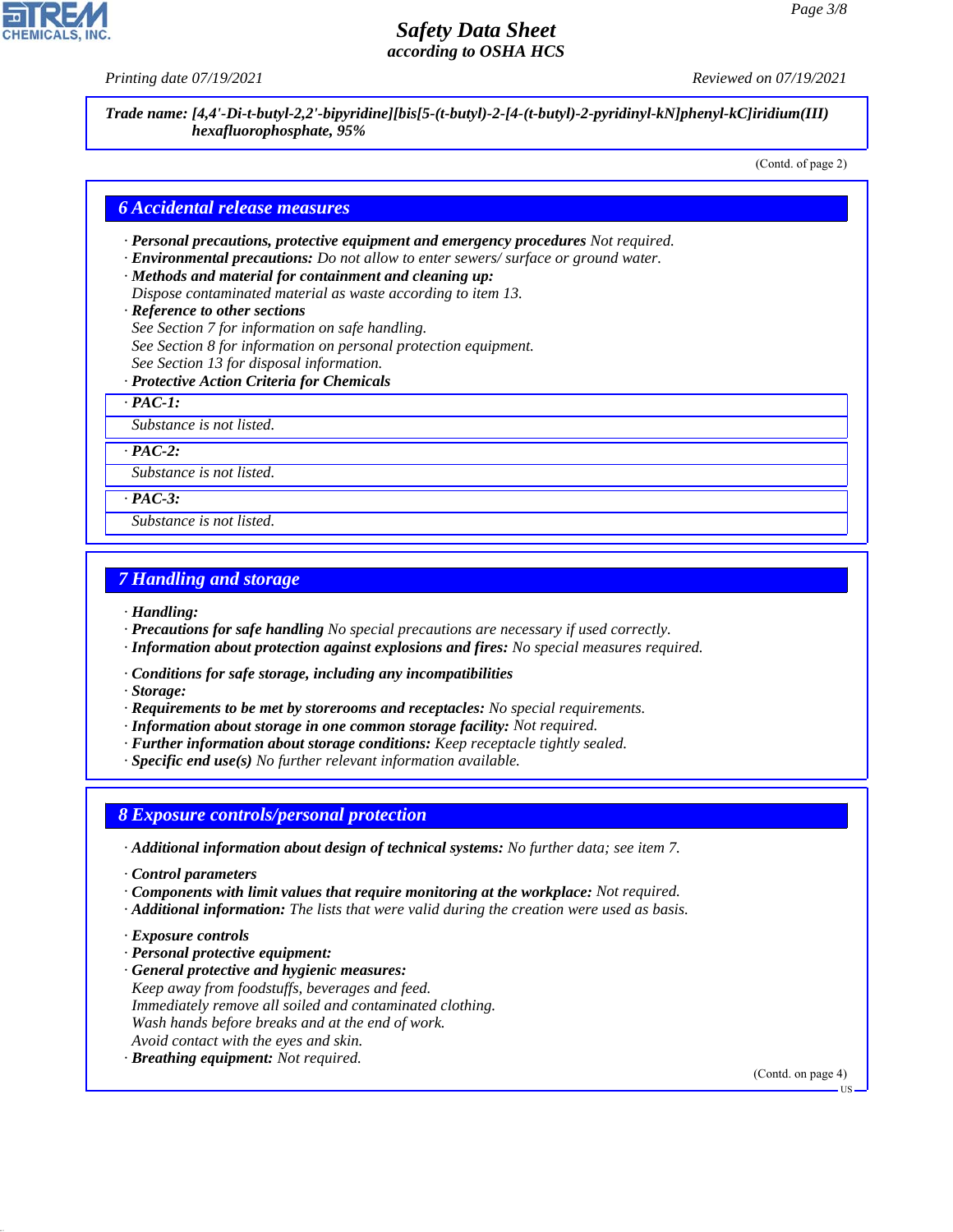**CHEMICALS, INC** 

*Printing date 07/19/2021 Reviewed on 07/19/2021*

*Trade name: [4,4'-Di-t-butyl-2,2'-bipyridine][bis[5-(t-butyl)-2-[4-(t-butyl)-2-pyridinyl-kN]phenyl-kC]iridium(III) hexafluorophosphate, 95%*

(Contd. of page 3)

*· Protection of hands:*



\_S*Protective gloves*

*The glove material has to be impermeable and resistant to the product/ the substance/ the preparation. Due to missing tests no recommendation to the glove material can be given for the product/ the preparation/ the chemical mixture.*

*Selection of the glove material on consideration of the penetration times, rates of diffusion and the degradation · Material of gloves*

*The selection of the suitable gloves does not only depend on the material, but also on further marks of quality and varies from manufacturer to manufacturer.*

#### *· Penetration time of glove material*

*The exact break through time has to be found out by the manufacturer of the protective gloves and has to be observed.*





44.1.1

\_R*Tightly sealed goggles*

| <b>9 Physical and chemical properties</b>                                                                    |                                               |                    |
|--------------------------------------------------------------------------------------------------------------|-----------------------------------------------|--------------------|
| · Information on basic physical and chemical properties<br><b>General Information</b><br>$\cdot$ Appearance: |                                               |                    |
| Form:                                                                                                        | Powder                                        |                    |
| Color:                                                                                                       | Yellow                                        |                    |
| $\cdot$ Odor:                                                                                                | Characteristic                                |                    |
| · Odor threshold:                                                                                            | Not determined.                               |                    |
| $\cdot$ pH-value:                                                                                            | Not applicable.                               |                    |
| Change in condition<br><b>Melting point/Melting range:</b><br><b>Boiling point/Boiling range:</b>            | Undetermined.<br>Undetermined.                |                    |
| · Flash point:                                                                                               | Not applicable.                               |                    |
| · Flammability (solid, gaseous):                                                                             | Not determined.                               |                    |
| · Ignition temperature:                                                                                      |                                               |                    |
| Decomposition temperature:                                                                                   | Not determined.                               |                    |
| $\cdot$ Auto igniting:                                                                                       | Not determined.                               |                    |
| · Danger of explosion:                                                                                       | Product does not present an explosion hazard. |                    |
| · Explosion limits:<br>Lower:<br><b>Upper:</b>                                                               | Not determined.<br>Not determined.            |                    |
| · Vapor pressure:                                                                                            | Not applicable.                               |                    |
| $\cdot$ Density:                                                                                             | Not determined.                               |                    |
|                                                                                                              |                                               | (Contd. on page 5) |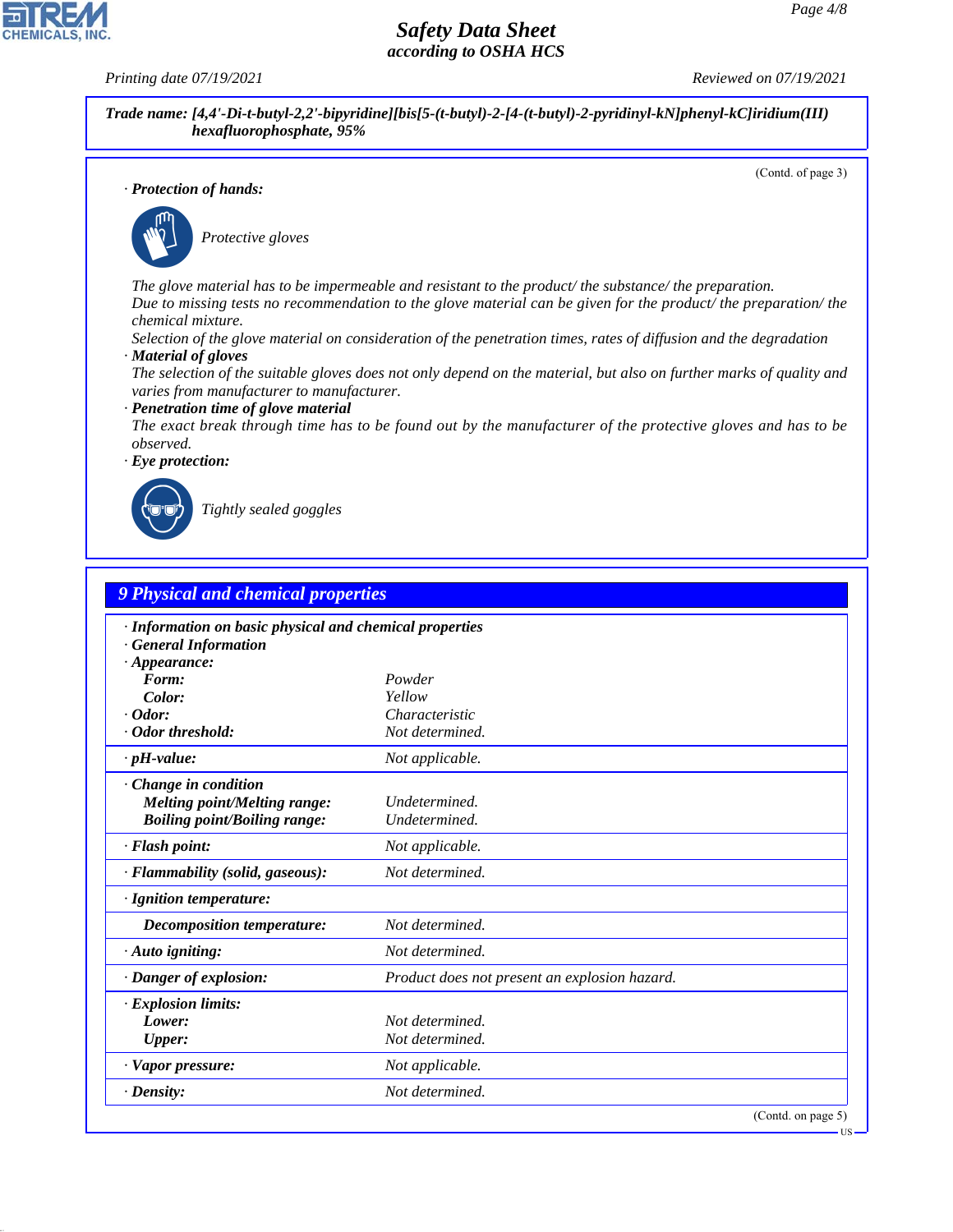*Printing date 07/19/2021 Reviewed on 07/19/2021*

*Page 5/8*

| Trade name: [4,4'-Di-t-butyl-2,2'-bipyridine][bis[5-(t-butyl)-2-[4-(t-butyl)-2-pyridinyl-kN]phenyl-kC]iridium(III) |
|--------------------------------------------------------------------------------------------------------------------|
| hexafluorophosphate, 95%                                                                                           |

|                                                            |                                            | (Contd. of page 4) |  |
|------------------------------------------------------------|--------------------------------------------|--------------------|--|
| · Relative density                                         | Not determined.                            |                    |  |
| · Vapor density                                            | Not applicable.                            |                    |  |
| $\cdot$ Evaporation rate                                   | Not applicable.                            |                    |  |
| · Solubility in / Miscibility with                         |                                            |                    |  |
| Water:                                                     | <i>Insoluble.</i>                          |                    |  |
| · Partition coefficient (n-octanol/water): Not determined. |                                            |                    |  |
| · Viscosity:                                               |                                            |                    |  |
| Dynamic:                                                   | Not applicable.                            |                    |  |
| Kinematic:                                                 | Not applicable.                            |                    |  |
| · Solvent content:                                         |                                            |                    |  |
| Organic solvents:                                          | $0.0\%$                                    |                    |  |
| <b>VOC</b> content:                                        | 0.0 g/l / 0.00 lb/gl                       |                    |  |
| $\cdot$ Other information                                  | No further relevant information available. |                    |  |

# *10 Stability and reactivity*

*· Reactivity No further relevant information available.*

- *· Chemical stability*
- *· Thermal decomposition / conditions to be avoided: No decomposition if used according to specifications.*
- *· Possibility of hazardous reactions No dangerous reactions known.*
- *· Conditions to avoid No further relevant information available.*
- *· Incompatible materials: No further relevant information available.*
- *· Hazardous decomposition products: No dangerous decomposition products known.*

# *11 Toxicological information*

- *· Information on toxicological effects*
- *· Acute toxicity:*
- *· Primary irritant effect:*
- *· on the skin: Irritant to skin and mucous membranes.*
- *· on the eye: Irritating effect.*
- *· Sensitization: No sensitizing effects known.*
- *· Additional toxicological information:*
- *· Carcinogenic categories*
- *· IARC (International Agency for Research on Cancer)*

*Substance is not listed.*

*· NTP (National Toxicology Program)*

*Substance is not listed.*

*· OSHA-Ca (Occupational Safety & Health Administration)*

*Substance is not listed.*

### *12 Ecological information*

*· Toxicity*

44.1.1

*· Aquatic toxicity: No further relevant information available.*

(Contd. on page 6)

US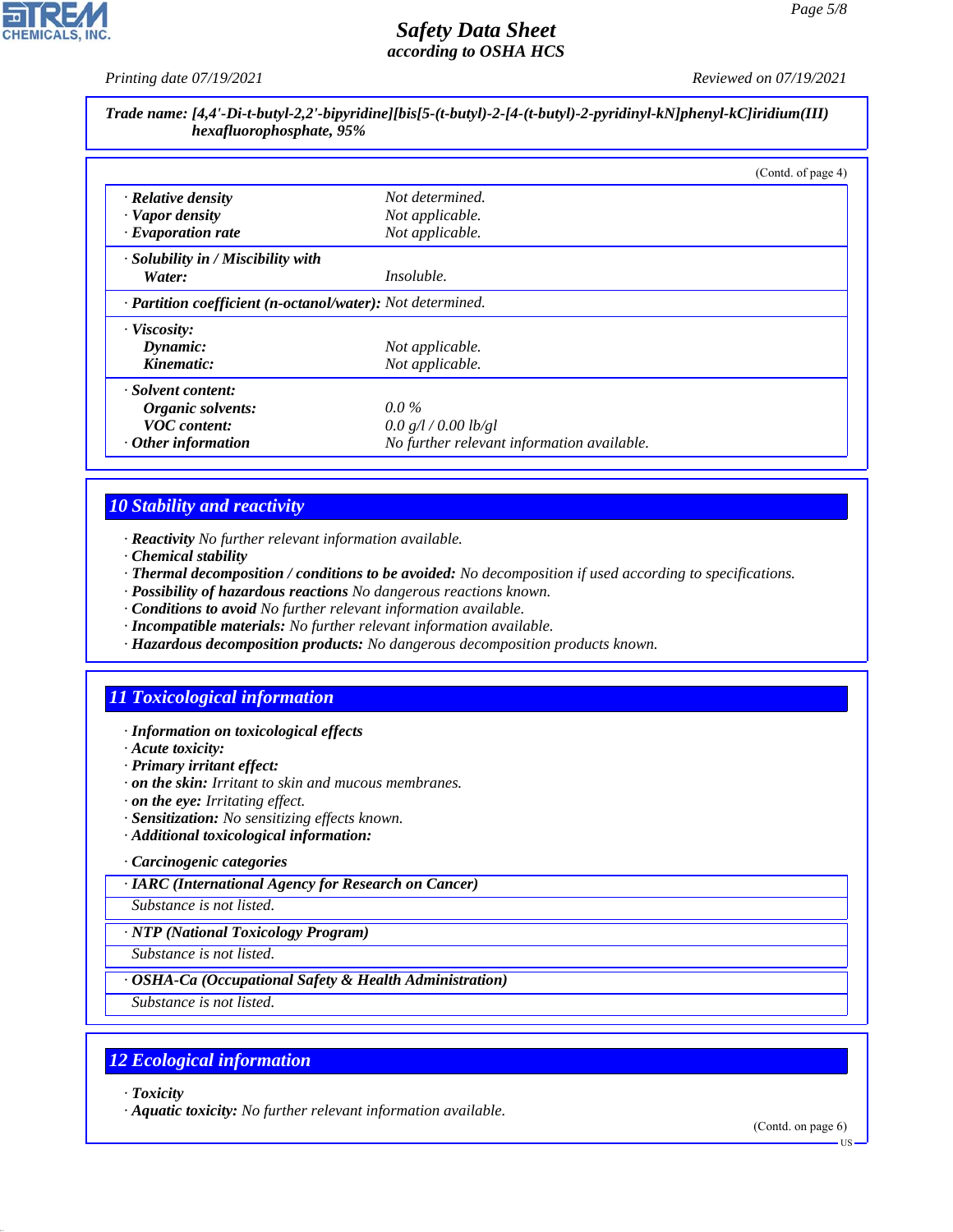*Printing date 07/19/2021 Reviewed on 07/19/2021*

*Trade name: [4,4'-Di-t-butyl-2,2'-bipyridine][bis[5-(t-butyl)-2-[4-(t-butyl)-2-pyridinyl-kN]phenyl-kC]iridium(III) hexafluorophosphate, 95%*

(Contd. of page 5)

- *· Persistence and degradability No further relevant information available.*
- *· Behavior in environmental systems:*
- *· Bioaccumulative potential No further relevant information available.*
- *· Mobility in soil No further relevant information available.*
- *· Additional ecological information:*
- *· General notes:*
- *Water hazard class 1 (Self-assessment): slightly hazardous for water*
- *Do not allow undiluted product or large quantities of it to reach ground water, water course or sewage system.*
- *· Results of PBT and vPvB assessment*
- *· PBT: Not applicable.*
- *· vPvB: Not applicable.*
- *· Other adverse effects No further relevant information available.*

#### *13 Disposal considerations*

*· Waste treatment methods*

*· Recommendation:*

*Must not be disposed of together with household garbage. Do not allow product to reach sewage system.*

- *· Uncleaned packagings:*
- *· Recommendation: Disposal must be made according to official regulations.*

| <b>14 Transport information</b>                                                     |                 |
|-------------------------------------------------------------------------------------|-----------------|
| · UN-Number<br>· DOT, ADN, IMDG, IATA                                               | not regulated   |
| $\cdot$ UN proper shipping name<br>· DOT, ADN, IMDG, IATA                           | not regulated   |
| · Transport hazard class(es)                                                        |                 |
| · DOT, ADN, IMDG, IATA<br>· Class                                                   | not regulated   |
| · Packing group<br>· DOT, IMDG, IATA                                                | not regulated   |
| · Environmental hazards:                                                            | Not applicable. |
| · Special precautions for user                                                      | Not applicable. |
| · Transport in bulk according to Annex II of<br><b>MARPOL73/78 and the IBC Code</b> | Not applicable. |
| · UN "Model Regulation":                                                            | not regulated   |

### *15 Regulatory information*

*· Safety, health and environmental regulations/legislation specific for the substance or mixture · Sara*

*· Section 355 (extremely hazardous substances):*

*Substance is not listed.*

44.1.1

(Contd. on page 7)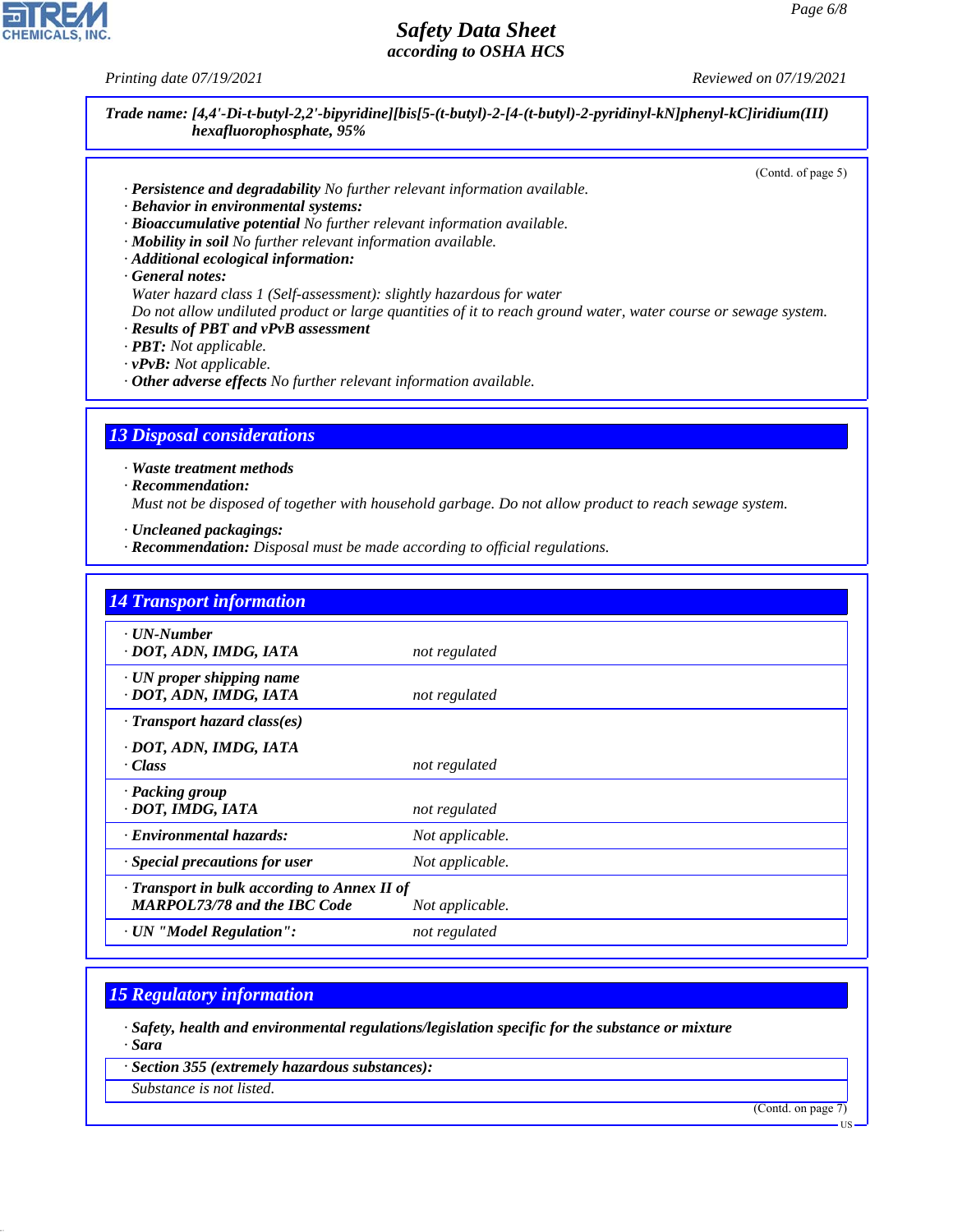# **CHEMICALS**

# *Safety Data Sheet according to OSHA HCS*

*Printing date 07/19/2021 Reviewed on 07/19/2021*

*Trade name: [4,4'-Di-t-butyl-2,2'-bipyridine][bis[5-(t-butyl)-2-[4-(t-butyl)-2-pyridinyl-kN]phenyl-kC]iridium(III) hexafluorophosphate, 95%*

(Contd. of page 6)

| · Section 313 (Specific toxic chemical listings): |  |  |  |  |
|---------------------------------------------------|--|--|--|--|
|---------------------------------------------------|--|--|--|--|

*Substance is not listed.*

*· TSCA (Toxic Substances Control Act):*

*Substance is not listed.*

*· Proposition 65*

*· Chemicals known to cause cancer:*

*Substance is not listed.*

*· Chemicals known to cause reproductive toxicity for females:*

*Substance is not listed.*

*· Chemicals known to cause reproductive toxicity for males:*

*Substance is not listed.*

*· Chemicals known to cause developmental toxicity:*

*Substance is not listed.*

*· Carcinogenic categories*

*· EPA (Environmental Protection Agency)*

*Substance is not listed.*

*· TLV (Threshold Limit Value established by ACGIH)*

*Substance is not listed.*

*· NIOSH-Ca (National Institute for Occupational Safety and Health)*

*Substance is not listed.*

*· GHS label elements*

*The substance is classified and labeled according to the Globally Harmonized System (GHS). · Hazard pictograms*



*· Signal word Warning*

#### *· Hazard statements*

*H315+H320 Causes skin and eye irritation.*

*· Precautionary statements*

*P262 Do not get in eyes, on skin, or on clothing.*

*P280 Wear protective gloves/protective clothing/eye protection/face protection.*

- *P305+P351+P338 If in eyes: Rinse cautiously with water for several minutes. Remove contact lenses, if present and easy to do. Continue rinsing.*
- *P321 Specific treatment (see on this label).*
- *P403+P233 Store in a well-ventilated place. Keep container tightly closed.*

*P501 Dispose of contents/container in accordance with local/regional/national/international regulations.*

*· National regulations:*

44.1.1

*· Water hazard class: Water hazard class 1 (Self-assessment): slightly hazardous for water.*

*· Chemical safety assessment: A Chemical Safety Assessment has not been carried out.*

(Contd. on page 8)